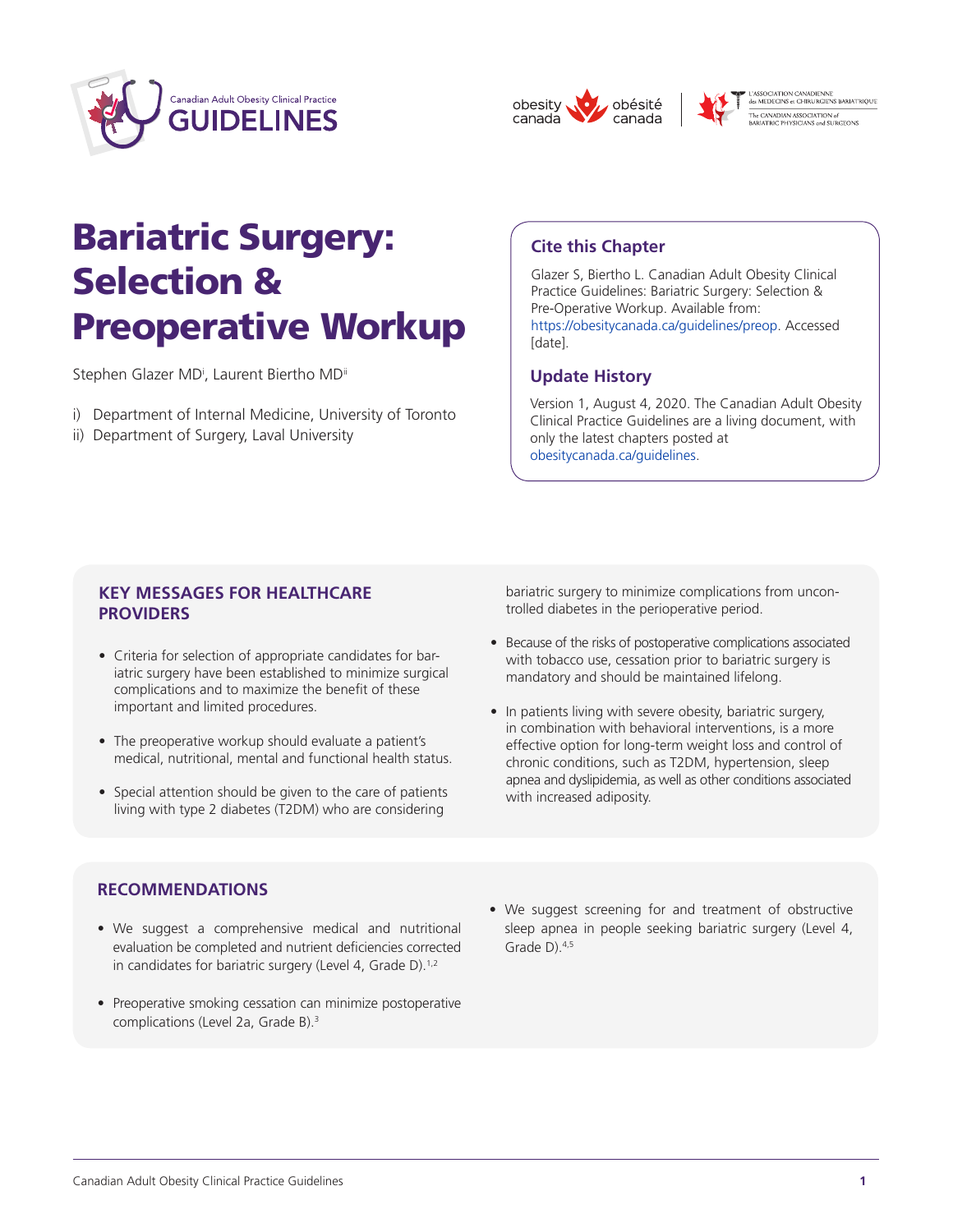## **KEY MESSAGES FOR PEOPLE LIVING WITH OBESITY**

- Bariatric surgery is the beginning of a life-long journey. You should educate yourself about the necessary changes required to optimize your long-term outcomes for a healthier life.
- Before surgery you will be asked to perform several investigations such as blood work, cardiac or pulmonary testing, to ensure that you are ready and safe for surgery.
- If you are at high risk for obstructive sleep apnea, you may be asked to undergo a sleep study to determine if you have significant sleep apnea.
- A current or recent history of smoking or nicotine consumption puts you at risk of complications after bariatric surgery. Smoking is cessation is required before surgery, and must be maintained for life.
- You may be given a low-calorie diet two to three weeks before surgery in order to shrink your liver size and make your surgery easier.
- If you are living with diabetes, you will have to follow your blood sugars very closely and obtain instructions on how to adjust your diabetes medications while on the low-calorie diet prior to bariatric surgery.
- Because changes in the absorption of some medications may occur with certain bariatric surgical procedures, you may be asked to change either the type or preparation of the medication you are currently taking.

## **Selection of appropriate patients for bariatric surgery**

Extensive preparation of patients prior to bariatric surgery is required. Potential candidates for bariatric surgery undergo multidisciplinary evaluation and optimization of their medical, mental, nutritional and functional health to assess their eligibility and safety to proceed with surgery. Further medical evaluations may include cardiac, respiratory, metabolic, gastrointestinal and sleep apnea testing. Once adequate evaluation and preparation have been undertaken, the patient may proceed for bariatric surgery if stable. It is recommended that patients engage in behavioral interventions prior to bariatric surgery and maintain those behavioral changes after bariatric surgery, as well.

Bariatric surgery is indicated in patients greater than 18 years of age with a body mass index (BMI) of 35 kg/m², who have at least one major obesity-related complication including type 2 diabetes (T2DM), hypertension, hyperlipidemia, pseudotumor cerebri, obesity hypoventilation syndrome or Pickwickian syndrome, debilitating arthritis, nonalcoholic fatty liver disease or nonalcoholic steatohepatitis, coronary artery disease, severe reflux or obstructive sleep apnea.<sup>1</sup> Bariatric surgery is also indicated for patients with a BMI of 40 kg/m² independent of the presence of obesity related complications.<sup>6</sup> Bariatric surgery may also provide therapeutic benefit in patients with a BMI between 30 and 34.9 kg/m² who have been refractory to nonsurgical attempts at weight loss with obesity-related complications, especially T2DMs. The indications for surgery in these patients may be predicated heavily on the obesity-related complications that are present and weighing the durable response to bariatric surgery compared with existing medical interventions.<sup>7,8</sup>

Adolescent candidates who have a BMI greater than or equal to 35 kg/m² may be considered for a bariatric procedure if they

possess additional significant complications, including T2DM, significant obstructive sleep apnea with an apnea-hypopnea index measured at 15 or higher, pseudotumor cerebri or severe nonalcoholic steatohepatitis. In addition, consideration may be given to those adolescent candidates with a BMI of greater than or equal to 40 kg/m<sup>2</sup> with other complications, such as hypertension, insulin resistance or glucose intolerance, significant impairment with their quality of life or activities of daily living, hyperlipidemia, or obstructive sleep apnea.<sup>114</sup>

#### **General considerations for bariatric surgery candidates**

Potential surgical candidates should have a history of identifiable attempts at the medical management of obesity. All patients must be committed to engage in the educational process involved in preparing for bariatric surgery as well as adhering to the necessary long-term follow-up, both from a nutritional and medical perspective. Appropriate surveillance and treatment of potential long-term nutritional deficiencies as well as assessment and intervention for their obesity-related complications and mental health is crucial for long-term success.

Patients with unstable psychiatric illness, malignancy or other diseases associated with decreased life expectancy, substance abuse or an inability to adhere to long-term follow-up may be considered inappropriate candidates for surgery due to a high risk of short- and long-term complications.

Advanced patient age is not an absolute contraindication to bariatric surgery. The outcomes and complication rates for patients greater than 60 years of age appear to be comparable to those of a younger population, regardless of the surgical procedure performed.<sup>9</sup>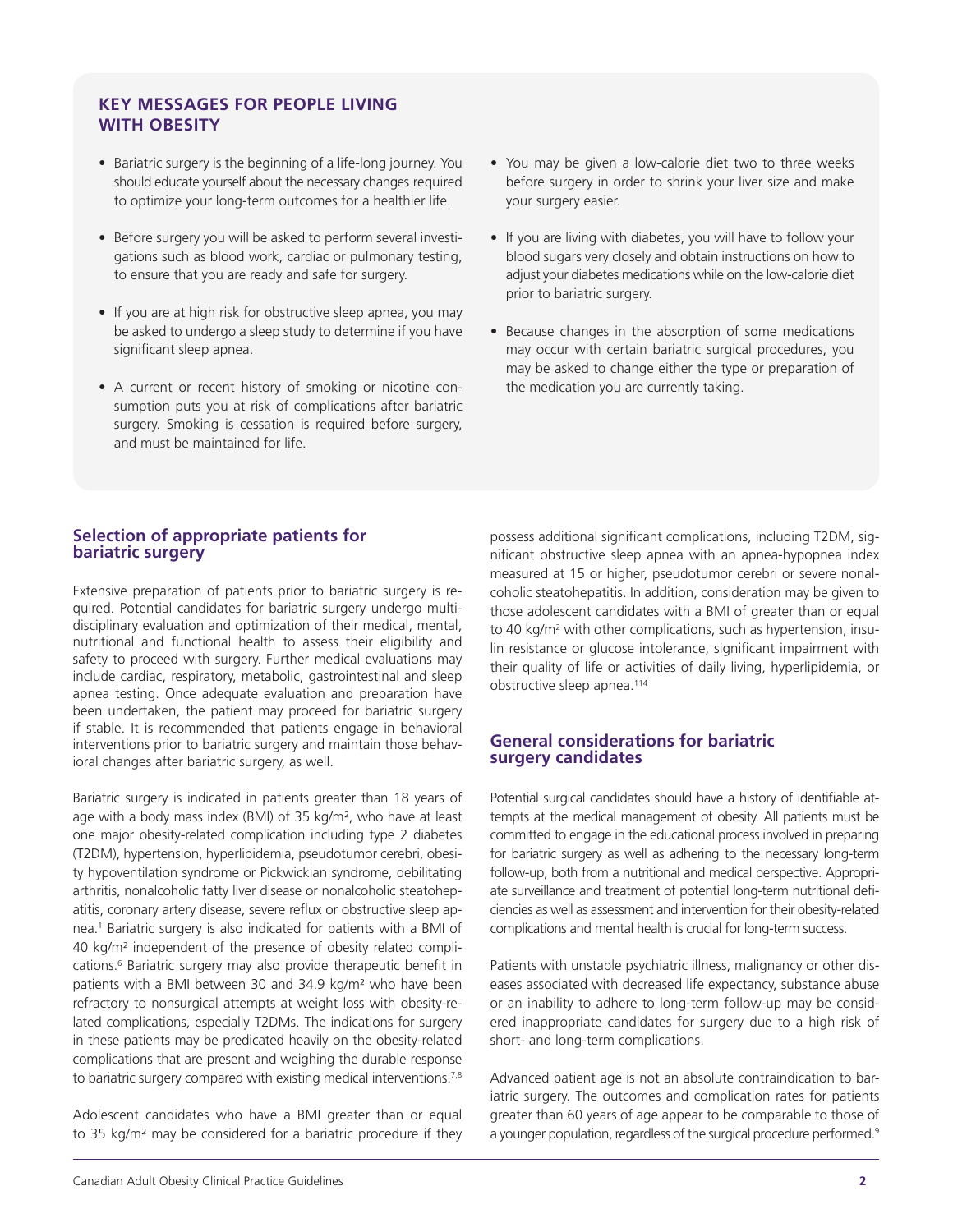Nonalcoholic steatohepatitis (NASH) is common in patients living with obesity and can lead to liver cirrhosis. The risk of bariatric surgery in patients carefully selected with Child-Pugh Class A liver cirrhosis is not prohibitive, but caution and additional surveillance should be undertaken as their overall risk for perioperative complications and mortality is increased.<sup>10,11</sup> In addition, nonalcoholic steatohepatitis is the third most common indication for transplantation of the liver, and, with growing incidence, NASH is becoming an increasingly frequent cause for liver transplantation.<sup>12-14</sup>

The morbidity and mortality rate of bariatric surgery before or after liver transplantation is increased but remains acceptable in tertiary care centers.<sup>15</sup>

## **Predictors of successful post-operative weight loss**

#### **Behavioural changes**

Exercise in conjunction with obesity management programs has been demonstrated to improve weight loss and body composition. Thirty minutes per day (150 minutes per week) of moderate-intensity exercise after bariatric surgery is associated with a 3.6 kg additional weight loss compared with individuals who do not exercise after bariatric surgery.16

In preparation for bariatric surgery, candidates may benefit from implementing health behavior change interventions. Interventions include extensive education on nutrition and the need for exercise, and behavioral strategies for successful weight loss and weight maintenance, exploring topics such as self-monitoring, mindless eating and goal setting. However, bariatric surgical patients subjected to a behavioral intervention program for six months prior to bariatric surgery experienced no significant difference in the degree of their weight loss at 24 months after surgery compared with control subjects.<sup>17</sup>

Patients' concurrent eating patterns may play a significant role in the effect of postoperative weight loss. In addition, past traumas may also impact upon weight-loss outcomes post-bariatric surgery. The presence of a history of binge eating disorder or a previous history of sexual abuse did not seem to predict difference in weight loss outcomes at two years post-bariatric surgery, but this area remains controversial and requires further study.<sup>18</sup>

#### **Pre-operative weight loss**

Weight reduction is associated with improvement of cardiac risk factors and the associated complications of obesity. As little as 5%–10% weight loss can improve cardiovascular risk factors and reduce complications, such as hypertension, hyperlipidemia, T2DM, visceral fat and hepatic steatosis, as well as liver volume. High-protein diets produce rapid weight loss, provide adequate satiety, experience less lean body mass loss and have a decreased reduction in the resting energy expenditure.<sup>19</sup> There does not appear to be any compromise in immune function or any effect on wound healing with the use of high-protein diets.

Failure to achieve adequate postoperative weight loss outcomes is often attributed to preoperative psychosocial characteristics and eating behaviors, as well as poor adherence to the recommended postoperative nutrition plan after bariatric surgery.<sup>20</sup> Past weight management attempts preoperatively may reflect a patient's ability to follow a strict medical nutrition plan and exercise program postoperatively.<sup>20</sup>

Preoperative weight stability is desired for patients prior to bariatric surgery. Preoperative weight loss may decrease the difficulty of performing bariatric surgery, minimize blood loss, improve short-term weight loss and short-term complications, as well as decrease operative time.21–23

Patients who achieved  $\geq$  5% excess body weight loss preoperatively experienced more substantial weight loss at one year compared with those with less preoperative weight loss.<sup>24</sup> However, longer-term studies reviewing preoperative weight loss outcomes did not confer any advantage at four years with respect to weight loss outcomes.<sup>25</sup>

Overall, there is no compelling evidence mandating weight loss prior to bariatric surgery for the long-term efficacy of weight management, but rather only for the technical simplicity of the surgery.<sup>20</sup>

#### **Pre-surgical medical nutrition therapy**

Many preoperative protocols include the use of a liquid-based, low-calorie diet for two to three weeks prior to surgery.<sup>26</sup> Low-calorie diets in Canada provide around 900 calories per day, consisting of low carbohydrates, high protein and low-fat intake.

Bariatric surgical patients are requested to consume very low-calorie meal supplements in the form of commercially available protein shakes totaling 650–900 kcal/day for two to three weeks prior to surgery. A low-calorie diet which is low in carbohydrates may cause reduced liver volume by up to 19% and a 17% reduction in visceral adipose tissue.<sup>26,27</sup>

A systematic review found that very low-calorie diets (VLCDs) are effective at reducing body weight and hepatic volume prior to surgery. These diets do not reduce intraoperative or post-surgical risks.26 They do result in a surgeon's perception that the difficulty of performing the operation is decreased.<sup>21</sup>

The effect of preoperative weight management also provides additional motivation to the patient in preparation for bariatric surgery. However, adherence and compliance with preoperative meal supplements may be poor and occasionally not well tolerated. In addition, meal supplements may be expensive. Preoperative weight loss with a two-week VLCD may approach approximately 6 kg.<sup>28</sup>

Preoperative patients taking a VLCD using Optifast® 800 kcal per day for two weeks prior to surgery were compared with patients ingesting the same caloric intake from a normal diet. There was a non-significant difference in the operating time, but there was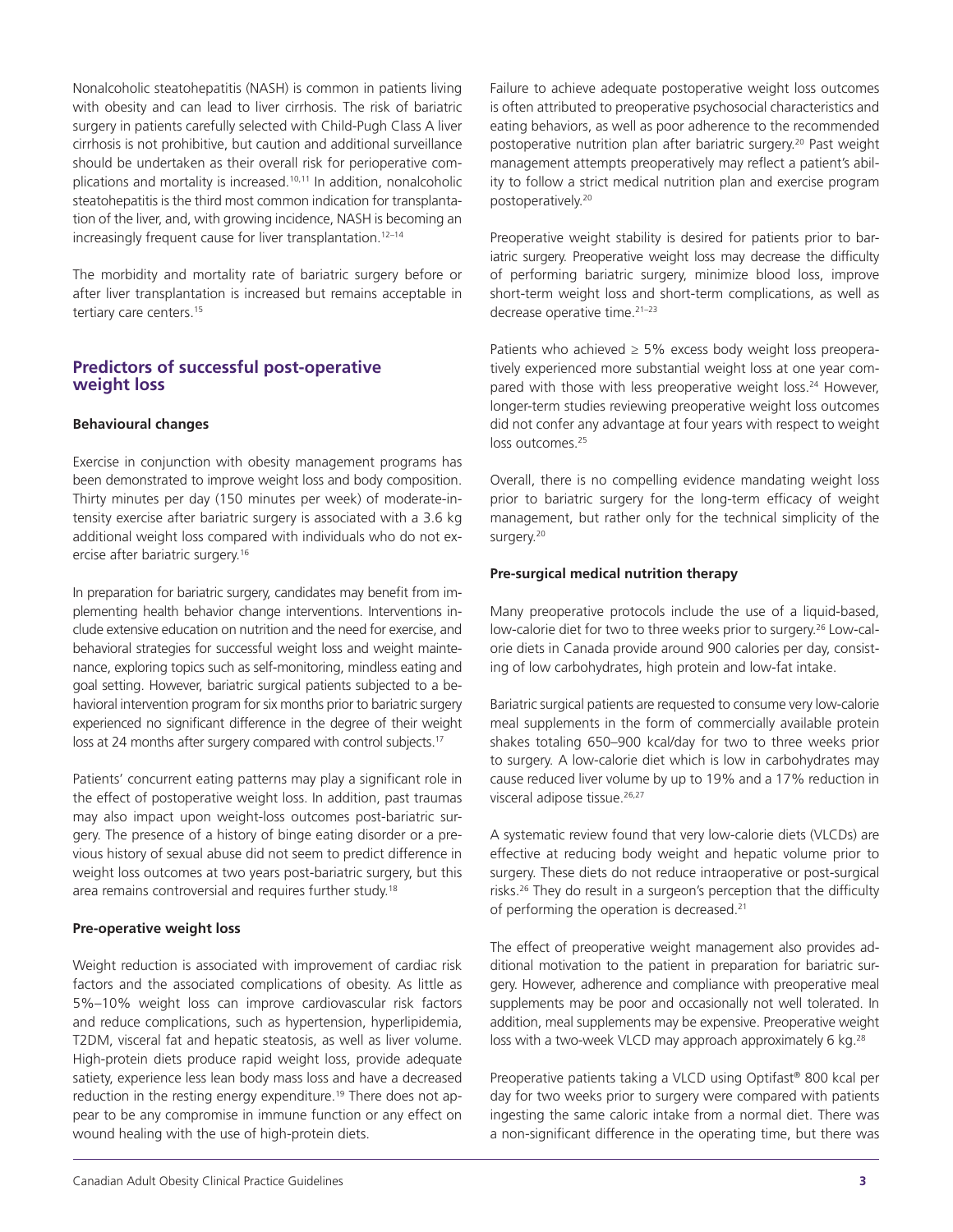a higher surgeon–perceived scale of difficulty in control patients compared with patients who received a VLCD prior to surgery. The 30-day complication rate was higher in control patients, including wound GI and deep hemorrhage, infection, dehiscence and anastomotic leak.21 In another study, preoperative weight loss of ≥8% excess weight in patients following a VLCD for four weeks prior to surgery was associated with decreased hospital length of stay and greater three-month and one-year postoperative weight loss compared with those who did not follow a VLCD.<sup>22,29</sup> Neither the major complication rate nor conversion rates were affected by the degree of preoperative weight loss.<sup>22</sup>

## **Risk Assessment Prior to Bariatric Surgery**

#### **Nutritional evaluation**

Limited high-quality evidence has reviewed preoperative malnutrition status in patients seeking bariatric surgery. Nonetheless, observational studies have indicated that patients living with obesity have a higher risk for inadequate nutritional status<sup>2,30-32</sup> and malnutrition.30,33,34 Preoperative evaluation and collaborative support from a registered dietitian is recommended for all patients considering bariatric surgery.<sup>1,2</sup>

A large, multicenter retrospective observational study (n=106,577) found that ~6% of patients undergoing bariatric surgery were malnourished and had increased risk of death or serious morbidity and 30-day readmission rates. $33$  This study also found that  $>10\%$ weight loss prior to surgery was associated with nine-times higher rates of DSM (Diagnostic and Statistical Manual of Mental Disorders) in patients with mild malnutrition, and 10-times higher DSM in those with severe malnutrition.<sup>33</sup> Similarly, a retrospective cohort study concluded that 32% of the patient cohort (n=533) had malnutrition prior to surgery.<sup>34</sup> Higher BMI was associated with increased risk for malnutrition, and post-operative nausea and vomiting were associated with preoperative malnutrition.<sup>34</sup>

Prevalence of preoperative micronutrient deficiencies is also higher in patients with obesity.<sup>35</sup> Preoperative lab work should include complete blood count, creatinine, iron panel, vitamin D, calcium, albumin and vitamin B12. Fasting plasma glucose, hemoglobin A1C, lipid panel and liver enzymes can also be measure at the same time, as part of the evaluation of obesity-related metabolic complications. Vitamin A, parathormone, phosphate, zinc, selenium and copper levels can be assessed more selectively, due to cost considerations. Preoperative optimization of micronutrient levels prior to surgery, specifically levels of vitamin D, vitamin B12 and iron, is recommended.<sup>2</sup> Preoperative multivitamin complex with vitamin B1 is usually started at least one month prior to surgery. Of note, patients taking proton pump inhibitors and/or metformin have a higher prevalence of vitamin B12 deficiency.<sup>2</sup>

#### **Smoking and nicotine use**

Smoking and nicotine cessation should be recommended for all patients undergoing bariatric surgery. Surgical centers recommend that smoking cessation should be achieved for at least six weeks up to six months prior to bariatric surgery to ensure adequate extinction of consumption.<sup>36</sup>

Nicotine contributes to ulcer development by potentiating acid and pepsin secretion, increases bile salt reflux, increases H. pylori infection risk and diminishes prostaglandin synthesis, mucosal blood flow and gastric mucus.<sup>113</sup>

Cigarette smoking may be associated with increased risk of marginal ulceration and may increase the risk of stricture formation. Complications related to smoking exposure on average may occur post operatively around 14 months.<sup>37</sup>

Smoking post-bariatric surgery may also be associated with pneumonia and postoperative complications with subsequent surgeries involving body contour surgery and mastopexy.3,38–42

#### **Preoperative investigations**

The preoperative evaluation of a bariatric surgical candidate is similar to those patients considered for similar-risk surgery, with some caveats. Bariatric surgical candidates may have additional factors which may make their clinical evaluation more challenging. Many patients referred for bariatric surgery may have a low or exceptionally low functional capacity.

*Cardiac evaluation:* Exercise tolerance is a predictor for surgical outcomes; symptom-limited stairclimbing, for example, is predictive of postoperative cardiopulmonary complications in patients undergoing high-risk surgery.43 In addition, obesity is an independent risk factor for cardiovascular disease. Many patients with obesity may also convey symptoms of shortness of breath or chest pain, and the etiology of these symptoms may be varied. Furthermore, the physical examination in patients living with obesity may be challenging in that physical findings such as distant heart sounds or the evaluation of the jugular venous pressure may be difficult to obtain.

Patients undergoing bariatric surgery may have abnormalities in their electrocardiogram (ECG). An abnormal ECG in patients undergoing bariatric surgery may be independently associated with a higher likelihood of a complicated postoperative course, including the need for postoperative intensive care (ICU) admissions.<sup>44</sup> Obesity may also be associated with changes in cardiac morphology, including left ventricular hypertrophy, diastolic dysfunction or left ventricular dysfunction. Bariatric surgery is associated with a decrease in left ventricular mass index, left ventricular end-diastolic volume, improvement in diastolic dysfunction and systolic function, and left atrial diameter.45

Cardiac echo is not typically performed during preoperative evaluations, but may be required to detect suspected left or right ventricular dysfunction, valvular heart disease or pulmonary hypertension. The visualization of the echocardiographic images is often suboptimal, and echocardiographic contrast agents im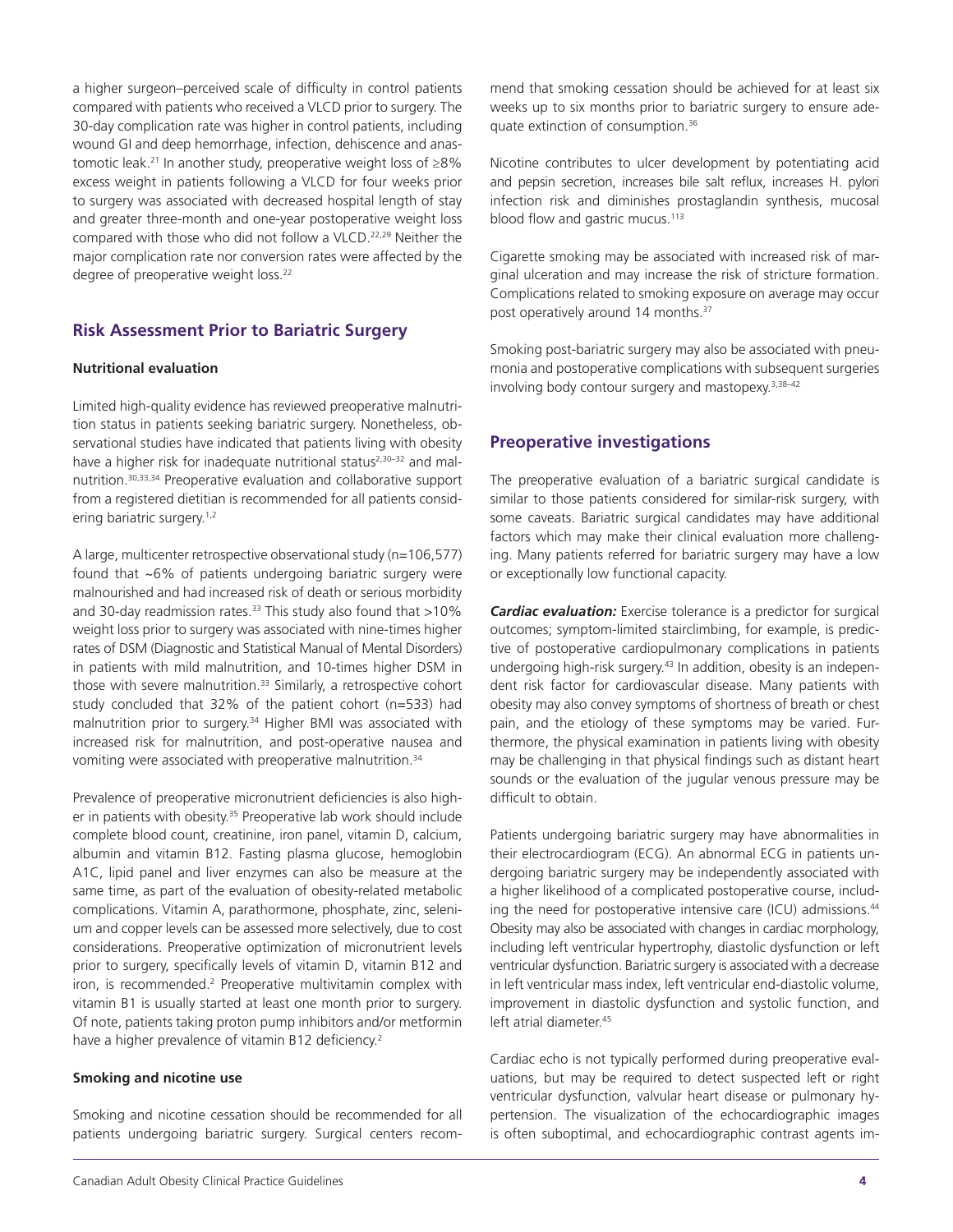prove the ability to identify endocardial borders and to assess ventricular wall motion abnormalities. A radionuclide angiography (RNA) multigated acquisition (MUGA) scan may also be helpful in the assessment of ejection fraction. Cardiac nuclear stress testing may be required to investigate chest pain. In patients with BMI > 30 kg/m<sup>2</sup>, an abnormal nuclear stress test was associated with a higher annual cardiac event rate, cardiac death or death from any cause.46 Computed tomographic coronary angiography may be difficult with increased body habitus due to depth-dependent spatial resolution. In addition, computerized tomography scanner tables may be limited by weight restriction. The gold standard for cardiac evaluation remains coronary angiography, which was not associated with an increase in minor or major complication rates in patients living with obesity.<sup>47</sup>

*Pulmonary evaluation:* The respiratory system is also significantly affected in patients with an elevated BMI. Impairment in pulmonary function due to restriction in lung volumes and abnormalities in respiratory mechanics resulting in increased work of breathing may detrimentally affect the respiratory status of bariatric surgical candidates.48,49

**Sleep apnea:** It is not uncommon for people living with obesity to experience sleep-related disorders, which may result in significant respiratory, cardiovascular and neuropsychiatric conditions.<sup>72</sup> Obstructive sleep apnea, one type of a sleep-related disorder, is either the complete cessation of airflow (apnea) or the significant reduction of airflow (hypopnea) measured during sleep. The presence of obstructive sleep apnea has been associated with premature death, $73$  motor vehicle accidents, $74$  hypertension, $75$  coronary artery disease and cerebrovascular accidents,<sup>76</sup> nocturnal cardiac arrhythmias,<sup>77</sup> and T2DM.<sup>78</sup> In addition, obstructive sleep apnea has been associated with a significant increase in the incidence of sudden death from all cardiac causes.79 Obstructive sleep apnea has been demonstrated to affect the white matter within the limbic system, pons, frontal, temporal and parietal cortices, and projections connecting the cerebellum, which are key areas for brain function and memory.<sup>80</sup>

The incidence of obstructive sleep apnea in middle-aged adults in the Wisconsin Sleep Cohort Study was approximately 24% in males and 9% in females.<sup>81</sup> In patients undergoing bariatric surgery, the prevalence of obstructive sleep apnea can be  $\geq$  90%, with clinically significant sleep apnea underdiagnosed in as many as 50% of these patients.4,5 The prevalence of obstructive sleep apnea is much higher in males compared with female bariatric surgical candidates.<sup>82</sup> The recognition of the diagnosis of obstructive sleep apnea is even more challenging as there may be no correlation between the severity of obstructive sleep apnea and BMI.<sup>83</sup>

Bariatric surgery results in improvement or resolution of a patient's obstructive sleep apnea.<sup>84</sup> Obstructive sleep apnea in the bariatric population is believed to be caused by excess fat deposition in or around the neck, causing the patient's upper airway passages to collapse.<sup>85</sup> Patients undergoing bariatric surgery who have obstructive sleep apnea may have a higher complication rate, which may include a prolonged hospital stay, the occurrence of

thromboembolic phenomena, the need for reintervention, and an increased 30-day mortality rate.<sup>71</sup> In addition, the presence of obstructive sleep apnea may be associated with more challenging intubations and increased ICU admissions. 86,87

The gold standard in the diagnosis of obstructive sleep apnea is a level 1 polysomnogram (PSG).<sup>88</sup> Resources for overnight in-laboratory PSG testing can be limited and expensive.<sup>89</sup> As a result, alternative methods for identifying patients at risk for obstructive sleep apnea have been established. Utilizing screening questionnaires, including the STOP-Bang [Questionnaire,](http://www.stopbang.ca/osa/screening.php) Berlin [Questionnaire](https://www.thoracic.org/members/assemblies/assemblies/srn/questionaires/berlin-questionnaire.php) and Epworth [Sleepiness](https://epworthsleepinessscale.com/about-the-ess/) Scale, has become routine for patients undergoing surgery. To identify bariatric surgical patients with clinically significant obstructive sleep apnea, relying on subjective screening questionnaires may fail to identify at risk patients.5,90 While some advocate that all bariatric surgical patients should be subjected to formal PSG, such resources are limited and costly.83

The STOP-Bang or the Berlin Questionnaire may not be effective tools for detecting moderate- or high-risk patients for obstructive sleep apnea in patients undergoing bariatric surgery, and so more effective tools should be considered or developed.<sup>5</sup> There may also be no significant correlation between the Epworth sleepiness score and severity of obstructive sleep apnea.<sup>91</sup> There should be a high clinical suspicion for the presence of obstructive sleep apnea in bariatric patients undergoing surgery, with a low threshold for subjecting the patient to a formal PSG. In addition, the use of continuous positive airway pressure immediately postoperatively after gastric bypass is safe and, should be administered if deemed clinically indicated.92

Bariatric surgery is beneficial in improving obstructive sleep apnea.93 However, despite significant weight loss postoperatively, bariatric surgical patients may have persistence of moderate to severe obstructive sleep apnea at one year postoperatively.<sup>94</sup>

The long-term relationship between weight loss and sleep apnea is complex. There should be hypervigilance for recurrence of the presence of obstructive sleep apnea in patients previously diagnosed with obstructive sleep apnea, as reappearance can occur in the absence of weight regain.<sup>95,96</sup>

**Endoscopy:** There exists controversy in the utility of preoperative endoscopy in patients undergoing bariatric surgery. Most patients who undego endoscopy have normal or non-clinically significant findings. The consideration for performing endoscopy should be individualized based on symptoms, risk factors and type of procedure being considered for each patient.<sup>50</sup> Patients considering sleeve gastrectomy who have dyspepsia, reflux, dysphagia or symptoms suggestive of foregut pathology, as well as those on chronic anti-acid therapy, should undergo preoperative endoscopy to rule out the presence of hiatal hernia, esophagitis or Barrett's esophagus, or other diseases such as peptic ulcer disease and tumors.<sup>51-55</sup> Screening for H. pylori can be performed at the time of endoscopy. The incidence of H. pylori in patients with obesity planning to undergo bariatric surgery is variable, ranging between 15 and 85%.<sup>55,61</sup> H. pylori may be implicated in the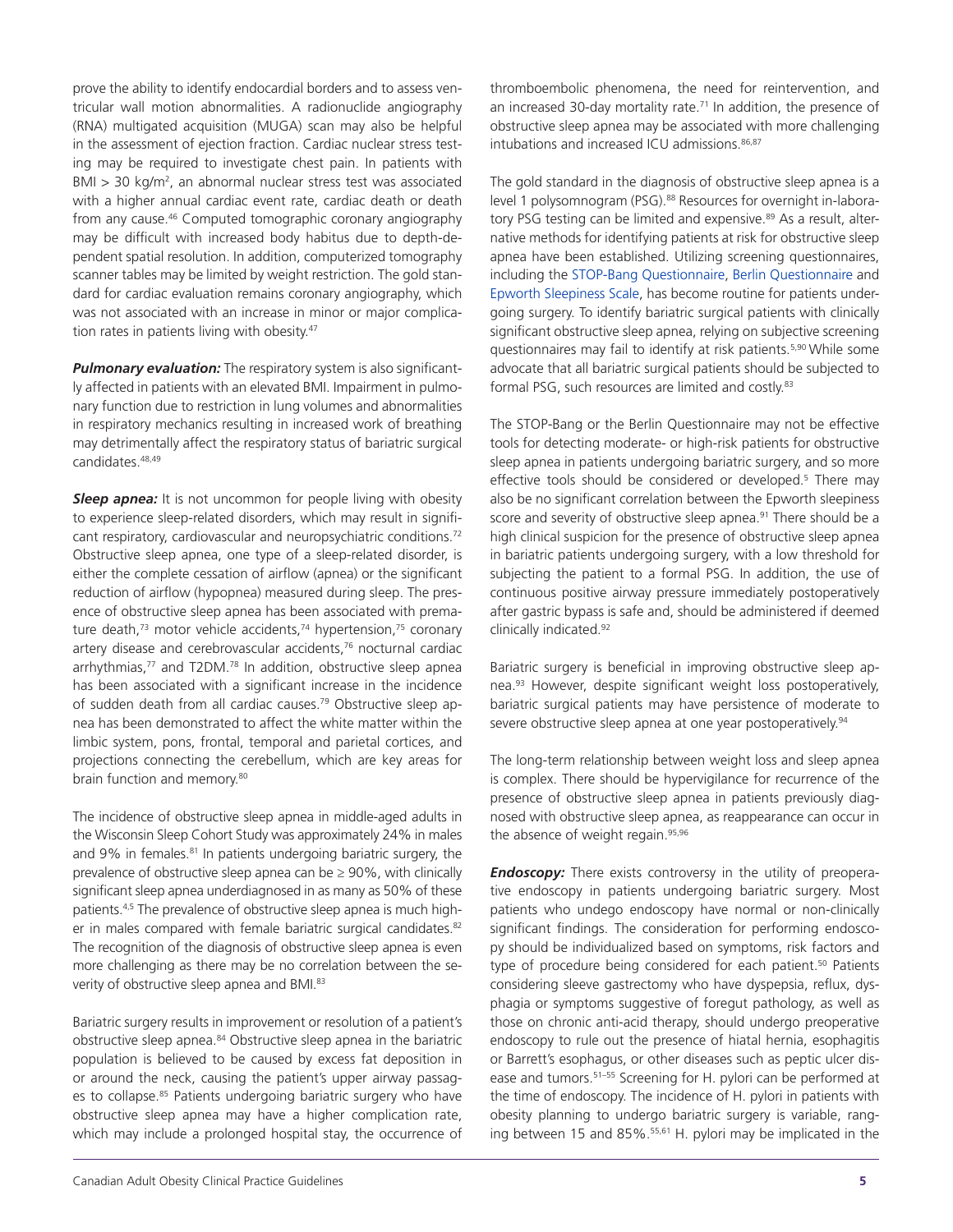development of gastritis, peptic ulcer and gastric carcinoma.<sup>62,63</sup> Screening for H. pylori is recommended for this reason, in patients undergoing gastric bypass procedure. The benefits for patients undergoing other types of surgeries is controversial.<sup>64</sup> Screening investigations for malignancy should also be considered prior to bariatric surgery due to the association between certain malignancies and obesity. This may include screening colonoscopy for malignancy in patients 50 years of age and over, mammography and Pap smears in appropriate candidates.<sup>56-58</sup>

*Risk of thromboembolism:* The 90-day incidence of venous thromboembolism after bariatric surgery is 0.42 %. Although uncommon, the clinical consequences can be devastating. Up to 40% of perioperative deaths may be attributed to pulmonary embolism. This remains one of the most common cause of perioperative death along with myocardial infarction and sepsis from anastomotic leak.<sup>59</sup> Prophylaxis with low molecular weight heparin to prevent thromboembolism postoperatively after gastric bypass is common practice. The prophylactic use of an inferior vena cava filter is no longer recommended, even in patients at high risk of pulmonary embolism, as it is associated with increased risk of postoperative deep vein thrombosis and overall mortality without decreasing the risk of pulmonary embolism.<sup>60</sup>

**Other consideration:** Patients with obesity are at increased risk for several gastrointestinal, hepatobiliary and intra-abdominal processes. Evaluation of the bariatric surgical patient with an abdominal ultrasound is not routinely recommended, except in those patients requiring an investigation for symptomatic biliary disease and elevated liver enzymes or nonalcoholic fatty liver disease.<sup>65</sup>

Following bariatric surgery, decreases in bone density may be observed due to bone loss. Mixed restrictive and malabsorptive procedures such as Roux-en-Y gastric bypass and biliopancreatic diversion are at increased risk for bone fractures. Sleeve gastrectomy may result in bone loss to a lesser degree. Bone loss post-bariatric surgery may be attributed to many factors including nutritional factors, skeletal unfolding, calciotropic hormone abnormalities, body and bone marrow fat changes, and changes in gut hormones. Baseline bone density evaluation may be considered prior to bariatric surgery and two years post bariatric surgery depending on risk factors, which include postmenopausal women, older men, patients with prior fragility fractures or a family history of osteoporosis. Vitamin D and parathyroid hormone levels may be obtained preoperatively in the screening for patients at risk for metabolic bone disease.<sup>66</sup>

## **Medication considerations**

Prior to bariatric surgery, patients need to receive instructions and general precautions surrounding their medications. Avoidance of aspirin may be required prior to surgery in patients taking it for primary prevention. In addition, anti-inflammatory agents must be discontinued prior to surgery. The utilization of these agents postoperatively will depend on their indication, risk tolerance and the surgical procedure. Chronic use of non-steroidal anti-inflammatory drugs is contra-indicated for Roux-en-Y Gastric bypass, due to the risk of anastomotic ulcer. Anti-platelet and anticoagulant medication will also require cessation prior to surgery. In some cases, bridging anticoagulation may be necessary. The use of direct oral anticoagulants whose absorption is not dependent on low Ph conditions may be considered for anticoagulation post-sleeve gastrectomy. The efficacy of direct oral anticoagulants post Rouxen-Y gastric bypass is uncertain, and hence vitamin K antagonists like warfarin remain the preferred oral agent for anticoagulation.<sup>67</sup> Patients should be made aware of the need to switch to vitamin K antagonists after bypass procedures.

Immune modulating medication used in the treatment of connective tissue and inflammatory disorders, skin disorders, and immune-mediated gastrointestinal diseases may need to be held prior to surgery as well as postoperatively for a period of time, at the discretion of the prescribing specialist.

Long-acting release medications may need to be converted after bariatric surgery to short-acting preparations. Medications dependent upon absorption or an acid environment within the stomach and upper gastrointestinal tract may need to be re-evaluated, as well.<sup>68–70</sup> Certain medications may need to be crushed, while encapsulated formulations may need to be opened in the early post-operative period. A comprehensive pharmacologic consultation prior to surgery should be considered.

Women taking estrogen therapy in the form of oral contraception should discontinue their medication four weeks prior to surgery while postmenopausal women may discontinue hormone replacement therapy three weeks prior to surgery.<sup>71</sup>

## **Preoperative management of patients living with diabetes**

In preparation for bariatric surgery, blood glucose readings of patients living with T2DM should be optimized. Reevaluation of the comprehensive care plan should be undertaken, as well as reevaluation of their dietary intake, activity level and the status of other pharmacotherapy. Existing guidelines recommend targets for diabetic glycemic control with the hope of improving bariatric surgical outcomes. Suggested targets include A1c less than 7%, fasting blood sugar level less than 6.1 mmol/L, and a two-hour postprandial blood sugar of 7.7 mmol/l. However, there is limited data guiding the management of glycemic control in bariatric surgery, both preoperatively and postoperatively. With other surgeries, such as orthopedic and colorectal surgery, an elevated A1C preoperatively may be associated with prolonged length-of-stay postoperatively and worsened postoperative outcomes.97–101

Elevated blood sugars prior to surgery may be associated with increased postoperative complications, decreased weight loss and less resolution of the patient's T2DM.102

Randomized controlled trials suggest that neither intensive management of patients' glycemic control three months prior to Roux-en-Y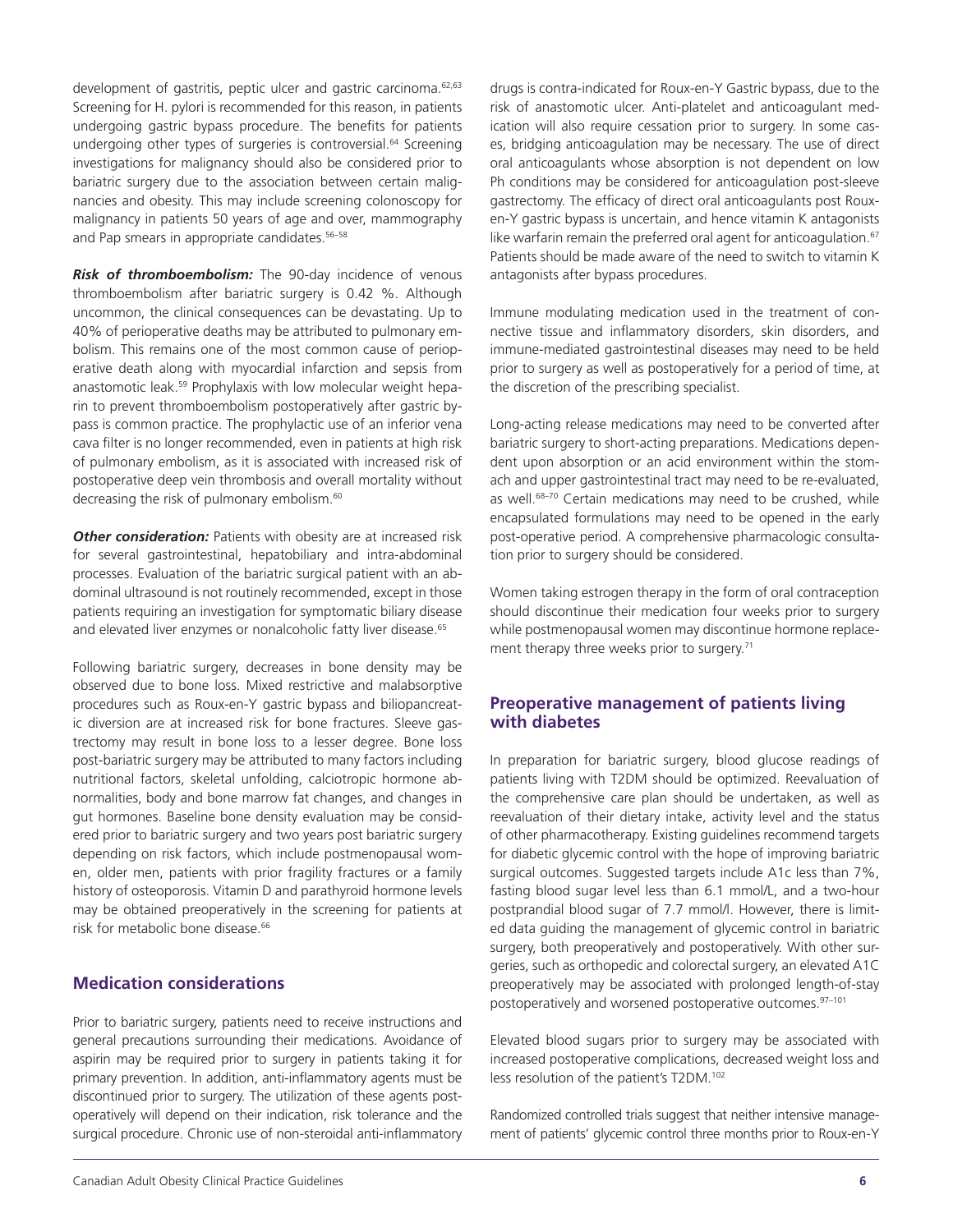gastric bypass, nor intensive control of glycemia in the first two weeks postoperatively, resulted in better hemoglobin A1c levels one year after surgery.103

Less aggressive blood glucose targets may be required prior to bariatric surgery, as often bariatric surgical patients with T2DM have high insulin resistance, resulting in suboptimal control.<sup>104</sup> While the patient with T2DM is on a controlled VLCD in preparation for bariatric surgery, reevaluation of their diabetic medications should be undertaken, as a patient's requirements for medication to control blood sugars may be significantly altered. For diet-controlled patients with T2DM, no significant interventions are required.

Avoiding sulfonylureas and meglitinides while on VLCD should be considered to avoid hypoglycemia. In addition, sodium glucose co-transporter 2 inhibitors should be stopped while on a VLCD due to the risk of diabetic ketoacidosis.<sup>105</sup> Alpha-glucosidase, alpha-amylase enzyme inhibitors and thiazolidinediones may be stopped during this period of time. In addition, dipeptidyl peptidase-4 inhibitors and glucagon-like peptide 1 (GLP-1) agonists may also be held, especially with adequate blood sugar control.

Insulin requirements while on meal replacement therapy in preparation for surgery drop dramatically. Intermediate and long-acting insulin require a decreased dose, often by 50%, and short-acting insulins require significant readjustment, as well.<sup>106,107</sup> Frequent blood sugar

monitoring is required while on VLCDs in preparation for bariatric surgery. Symptomatic hypoglycemia is treated in the usual fashion.<sup>108</sup>

While on meal replacement therapy, there may be an increased risk of intravascular volume depletion. Close observation of a patient's volume status, electrolytes and kidney function is a prudent and cautious approach.109 Diuretics should be dose adjusted or held. In addition, close evaluation of blood pressure readings is required, and adjustment to antihypertensive medication may be necessary.110 Patients with hypertension on blood pressure medication and concurrent meal replacement therapy should be educated about the possibility of developing orthostatic hypotension.

Individuals on meal replacement therapy and warfarin may also require closer observation of their INR level.<sup>111,112</sup>

## **Conclusion**

Bariatric surgery is a life-altering and effective obesity management intervention. Several considerations must be undertaken to prepare a potential candidate for surgery. The patient's medical, mental, nutritional and functional health should be evaluated prior to surgery. Once adequate evaluation, preparation and optimization have been undertaken, establishing an acceptable perioperative risk profile, the patient may proceed with bariatric surgery.

Downloaded from: <https://obesitycanada.ca/guidelines/preop>

This work is licensed under a Creative Commons [Attribution-NonCommercial-NoDerivatives](https://creativecommons.org/licenses/by-nc-nd/4.0/) 4.0 International License (CC BY-NC-ND 4.0)

The summary of the Canadian Adult Obesity Clinical Practice Guideline is published in the Canadian Medical Association Journal, and contains information on the full methodology, management of authors' competing interests, a brief overview of all recommendations and other details. More detailed guideline chapters are published on the Obesity Canada website at [www.obesitycanada.ca/guidelines.](https://obesitycanada.ca/guidelines/)

#### **Correspondence:**

guidelines@obesitynetwork.ca

#### **References**

- 1. Mechanick JI, Youdim A, Jones DB, et al. Clinical practice guidelines for the perioperative nutritional, metabolic, and nonsurgical support of the bariatric surgery patient-2013 update: Cosponsored by American association of clinical endocrinologists, the obesity society, and American society of. Obesity. 2013;21(SUP-PL. 1):S1-S27. doi:10.1002/oby.20461
- 2. Parrott J, N RD, Frank L, et al. American Society for Metabolic and Bariatric Surgery Integrated Health Nutritional Guidelines for the Surgical Weight Loss Patient 2016 Update : Micronutrients. Surg Obes Relat Dis. 2017;13(5):727-741. doi:10.1016/j.soard.2016.12.018
- 3. Myers K, Hajek P, Hinds C, McRobbie H. Stopping smoking shortly before surgery and postoperative complications: A systematic review and meta-analysis. Arch Intern Med. 2011;171(11):983-989. doi:10.1001/archinternmed.2011.97
- 4. Gasa M, Salord N, Fortuna AM, et al. Obstructive sleep apnoea and metabolic impairment in severe obesity. Eur Respir J. 2011;38(5):1089-1097. doi:10.1183/09031936.00198810
- Glazer SA, Erickson AL, Crosby RD, Kieda J, Zawisza A, Deitel M. The Evaluation of Screening Questionnaires for Obstructive Sleep Apnea to Identify High-Risk Obese Patients Undergoing Bariatric Surgery. Obes Surg. 2018;28(11):3544- 3552. doi:10.1007/s11695-018-3547-7
- 6. National Institutes of Health. National Heart, Lung and BI. clinical guidelines on the identification, evaluation, and treatment of overweight and obesity in adults. 1998;158(17):1855-1867. doi:10.1001/archinte.158.17.1855
- 7. Busetto L, Dixon J, De Luca M, Shikora S, Pories W, Angrisani L. Bariatric surgery in class I obesity. Obes Surg. 2014;24(4):487-519. doi:10.1007/s11695-014-1214-1
- 8. ASMBS Clinical Issues Committee. Bariatric surgery in class I obesity (body mass index 30–35 kg/m2 ). Surg Obes Relat Dis. 2013;9(1):e1-e10. doi:10.1016/j. soard.2012.09.002
- 9. Giordano S, Vvictorzon M. Bariatric surgery in elderly patients: A systematic review. Clin Interv Aging. 2015;10:1627-1635. doi:10.2147/CIA.S70313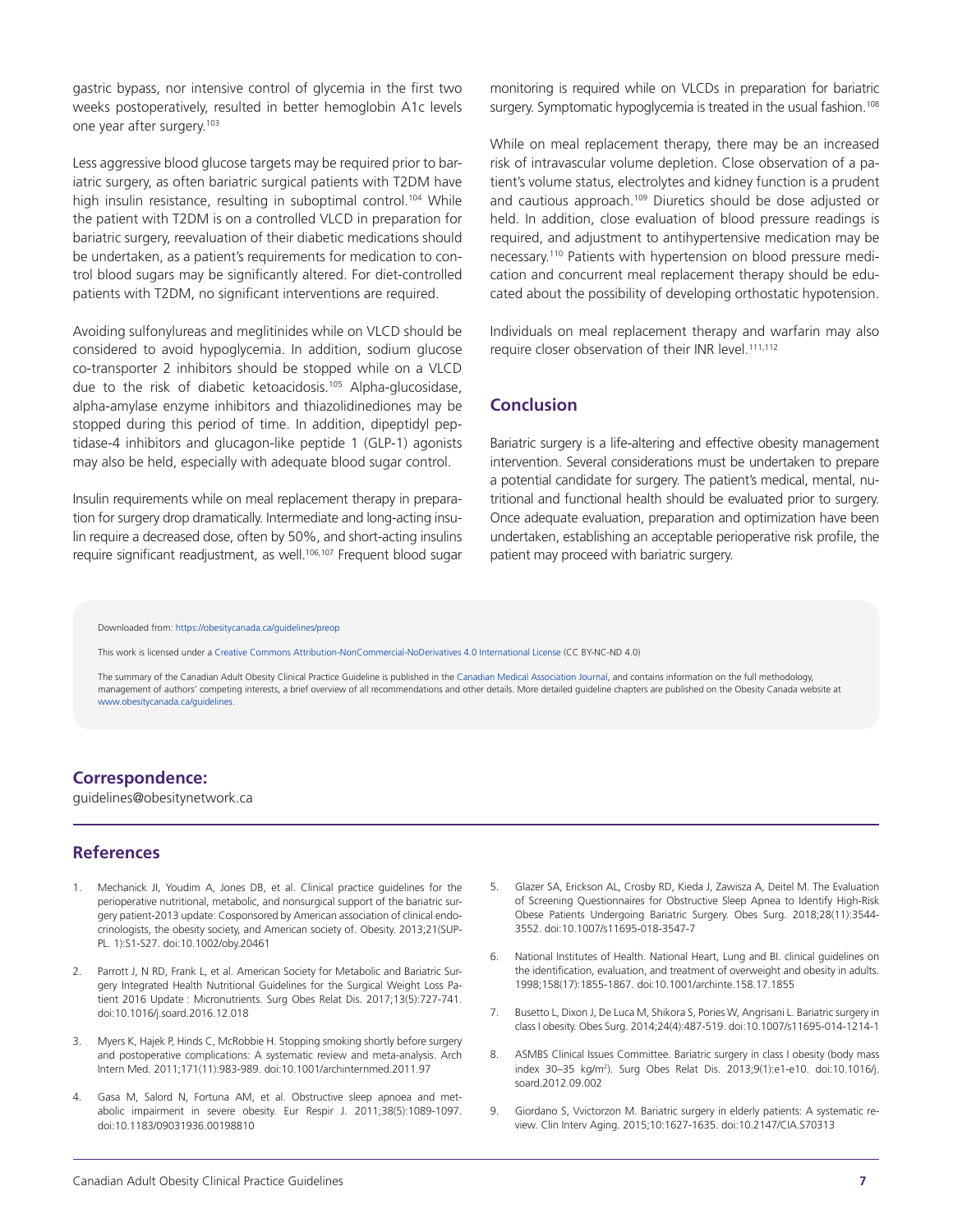- 10. Shimizu H, Phuong V, Maia M, et al. Bariatric surgery in patients with liver cirrhosis. Surg Obes Relat Dis. 2013;9(1):1-6. doi:10.1016/j.soard.2012.07.021
- 11. Jan A, Narwaria M, Mahawar KK. A Systematic Review of Bariatric Surgery in Patients with Liver Cirrhosis. Obes Surg. 2015;25(8):1518-1526. doi:10.1007/ s11695-015-1727-2
- 12. Agopian VG, Kaldas FM, Hong JC, et al. Liver transplantation for nonalcoholic steatohepatitis: The new epidemic. Ann Surg. 2012;256(4):624-633. doi:10.1097/ SLA.0b013e31826b4b7e
- 13. Mandell MS, Zimmerman M, Campsen J, Kam I. Bariatric surgery in liver transplant patients: Weighing the evidence. Obes Surg. 2008;18(12):1515-1516. doi:10.1007/s11695-008-9712-7
- 14. Angulo P. Nonalcoholic fatty liver disease and liver transplantation. Liver Transplant. 2007;12(4):523-534. doi:10.1002/lt
- 15. Lazzati A, Iannelli A, Schneck AS, et al. Bariatric Surgery and Liver Transplantation: a Systematic Review a New Frontier for Bariatric Surgery. Obes Surg. 2015;25(1):134-142. doi:10.1007/s11695-014-1430-8
- 16. Egberts K, Brown WA, Brennan L, O'Brien PE. Does exercise improve weight loss after bariatric surgery? A systematic review. Obes Surg. 2012;22(2):335-341. doi:10.1007/s11695-011-0544-5
- 17. Kalarchian MA, Marcus MD, Courcoulas AP, Cheng Y, Levine MD. Preoperative lifestyle intervention in bariatric surgery: a randomized clinical trial. Surg Obes Relat Dis. 2016;12(1):180-187. doi:10.1016/j.physbeh.2017.03.040
- 18. Fujioka K, Yan E, Wang HJ, Li Z. Evaluating preoperative weight loss, binge eating disorder, and sexual abuse history on Roux-en-Y gastric bypass outcome. Surg Obes Relat Dis. 2008;4(2):137-143. doi:10.1016/j.soard.2008.01.005
- 19. Goldstein DJ. Beneficial health effects of modest weight loss. Int J Obes Relat Metab Disord J Int Assoc Study Obes. 1992;16(6):397-415.
- 20. Ríos B. Integrated Health in Bariatric Surgery.; 2015.
- 21. Van Nieuwenhove Y, Dambrauskas Z, Campillo-Soto A, et al. Preoperative very low-calorie diet and operative outcome after laparoscopic gastric bypass: A randomized multicenter study. Arch Surg. 2011;146(11):1300-1305. doi:10.1001/ archsurg.2011.273
- 22. Alami RS, Morton JM, Schuster R, et al. Is there a benefit to preoperative weight loss in gastric bypass patients? A prospective randomized trial. Surg Obes Relat Dis. 2007;3(2):141-145. doi:10.1016/j.soard.2006.11.006
- 23. Cassie S, Menezes C, Birch DW, Shi X, Karmali S. Effect of preoperative weight loss in bariatric surgical patients: a systematic review. Surg Obes Relat Dis. 2011;7(6):767-768. doi:10.1016/j.soard.2011.09.003
- 24. Solomon H, Liu GY, Alami R, Morton J, Curet MJ. Benefits to Patients Choosing Preoperative Weight Loss in Gastric Bypass Surgery: New Results of a Randomized Trial. J Am Coll Surg. 2009;208(2):241-245. doi:10.1016/j.jamcollsurg.2008.09.028
- 25. Becouarn G, Topart P, Ritz P. Weight loss prior to bariatric surgery is not a pre-requisite of excess weight loss outcomes in obese patients. Obes Surg. 2010;20(5):574-577. doi:10.1007/s11695-010-0083-5
- 26. Holderbaum M, Casagrande DS, Sussenbach S, Buss C. Effects of very low calorie diets on liver size and weight loss in the preoperative period of bariatric surgery: a systematic review. Surg Obes Relat Dis. 2018;14(2):237-244. doi:10.1016/j. soard.2017.09.531
- 27. Benjaminov O, Beglaibter N, Gindy L, et al. The effect of a low-carbohydrate diet on the nonalcoholic fatty liver in morbidly obese patients before bariatric surgery. Surg Endosc Other Interv Tech. 2007;21(8):1423-1427. doi:10.1007/s00464-006-9182-8
- 28. Schouten R, van der Kaaden I, van 't Hof G, Feskens PGBM. Comparison of Preoperative Diets Before Bariatric Surgery: a Randomized, Single-Blinded, Non-inferiority Trial. Obes Surg. 2016;26(8):1743-1749. doi:10.1007/s11695-015-1989-8
- Hutcheon DA, Hale AL, Ewing JA, et al. Short-Term Preoperative Weight Loss and Postoperative Outcomes in Bariatric Surgery. J Am Coll Surg. 2018;226(4):514- 524. doi:10.1016/j.jamcollsurg.2017.12.032
- 30. Peterson LA, Cheskin LJ, Furtado M, et al. Malnutrition in Bariatric Surgery Candidates: Multiple Micronutrient Deficiencies Prior to Surgery. Obes Surg. 2016;26(4):833-838. doi:10.1007/s11695-015-1844-y
- 31. Sánchez A, Rojas P, Basfi-fer K, et al. Micronutrient Deficiencies in Morbidly Obese Women Prior to Bariatric Surgery. Obes Surg. 2016;26(2):361-368. doi:10.1007/ s11695-015-1773-9
- 32. Dagan SS, Zelber-Sagi S, Webb M, et al. Nutritional Status Prior to Laparoscopic Sleeve Gastrectomy Surgery. Obes Surg. 2016;26(9):2119-2126. doi:10.1007/ s11695-016-2064-9
- 33. Fieber JH, Sharoky CE, Wirtalla C, Williams NN, Dempsey DT, Kelz RR. The malnourished patient with obesity: a unique paradox in bariatric surgery. J Surg Res. 2018;232:456-463. doi:10.1016/j.jss.2018.06.056
- 34. Major P, Małczak P, Wysocki M, et al. Bariatric patients' nutritional status as a risk factor for postoperative complications, prolonged length of hospital stay and hospital readmission: A retrospective cohort study. Int J Surg. 2018;56:210-214. doi:10.1016/j.ijsu.2018.06.022
- 35. Gehrer S, Kern B, Peters T, Christofiel-Courtin C, Peterli R. Fewer nutrient Deficiencies after laparoscopic sleeve gastrectomy (LSG) than after Laparoscopic Roux-Y-gastric bypass (LRYGB)-a prospective study. Obes Surg. 2010;20(4):447- 453. doi:10.1007/s11695-009-0068-4
- 36. Devlin CA, Smeltzer SC. Temporary perioperative tobacco cessation: A literature review. AORN J. 2017;106(5):415-423. doi:10.1016/j.aorn.2017.09.001
- 37. Fakulujo A, Fong B, Abdemur A, Szomstein S, Rosenthal RJ. PL-114: Prevalence and implications of cirgarette smoking in morbidly obese patients undergoing bariatric surgery. Surg Obes Relat Dis. 2010;6(3):S6. doi:10.1016/j. soard.2010.03.019
- 38. Felix EL, Kettelle J, Mobley E, Swartz D. Perforated marginal ulcers after laparoscopic gastric bypass. Surg Endosc. 2008;22(10):2128-2132. doi:10.1007/ s00464-008-9996-7
- 39. Gupta PK, Gupta H, Kaushik M, et al. Predictors of pulmonary complications after bariatric surgery. Surg Obes Relat Dis. 2012;8(5):574-581. doi:10.1016/j. soard.2011.04.227
- 40. Gravante G, Araco A, Sorge R, Araco F, Delogu D, Cervelli V. Wound infections in body contouring mastopexy with breast reduction after laparoscopic adjustable gastric bandings: The role of smoking. Obes Surg. 2008;18(6):721-727. doi:10.1007/s11695-007-9252-6
- 41. Coupaye M, Sabaté JM, Castel B, et al. Predictive factors of weight loss 1 year after laparoscopic gastric bypass in obese patients. Obes Surg. 2010;20(12):1671- 1677. doi:10.1007/s11695-010-0159-2
- 42. Garb J, Welch G, Zagarins S, Kuhn J, Romanelli J. Bariatric surgery for the treatment of morbid obesity: a meta-analysis of weight loss outcomes for laparoscopic adjustable gastric banding and laparoscopic gastric bypass. Obes Surg. 2009;19(10):1447-1455. doi:10.1007/s11695-009-9927-2
- 43. Girish M, Trayner E, Dammann O, Pinto-Plata V, Celli B. Symptom-limited stair climbing as a predictor of postoperative cardiopulmonary complications after high-risk surgery. Chest. 2001;120(4):1147-1151. doi:10.1378/chest.120.4.1147
- 44. Gonzalez R, Bowers SP, Venkatesh KR, Lin E, Smith CD. Preoperative factors predictive of complicated postoperative management after Roux-en-Y gastric bypass for morbid obesity. Surg Endosc Other Interv Tech. 2003;17(12):1900-1904. doi:10.1007/s00464-003-8810-9
- 45. Aggarwal R, Harling L, Efthimiou E, Darzi A, Athanasiou T, Ashrafian H. The Effects of Bariatric Surgery on Cardiac Structure and Function: a Systematic Review of Cardiac Imaging Outcomes. Obes Surg. 2016;26(5):1030-1040. doi:10.1109/ ciced.2018.8592188
- 46. Elhendy A, Schinkel AFL, Van Domburg RT, et al. Prognostic stratification of obese patients by stress 99mTc- tetrofosmin myocardial perfusion imaging. J Nucl Med. 2006;47(8):1302-1306.
- 47. McNulty PH, Ettinger SM, Field JM, et al. Cardiac catheterization in morbidlv obese patients. Catheter Cardiovasc Interv. 2002;56(2):174-177. doi:10.1002/ccd.10186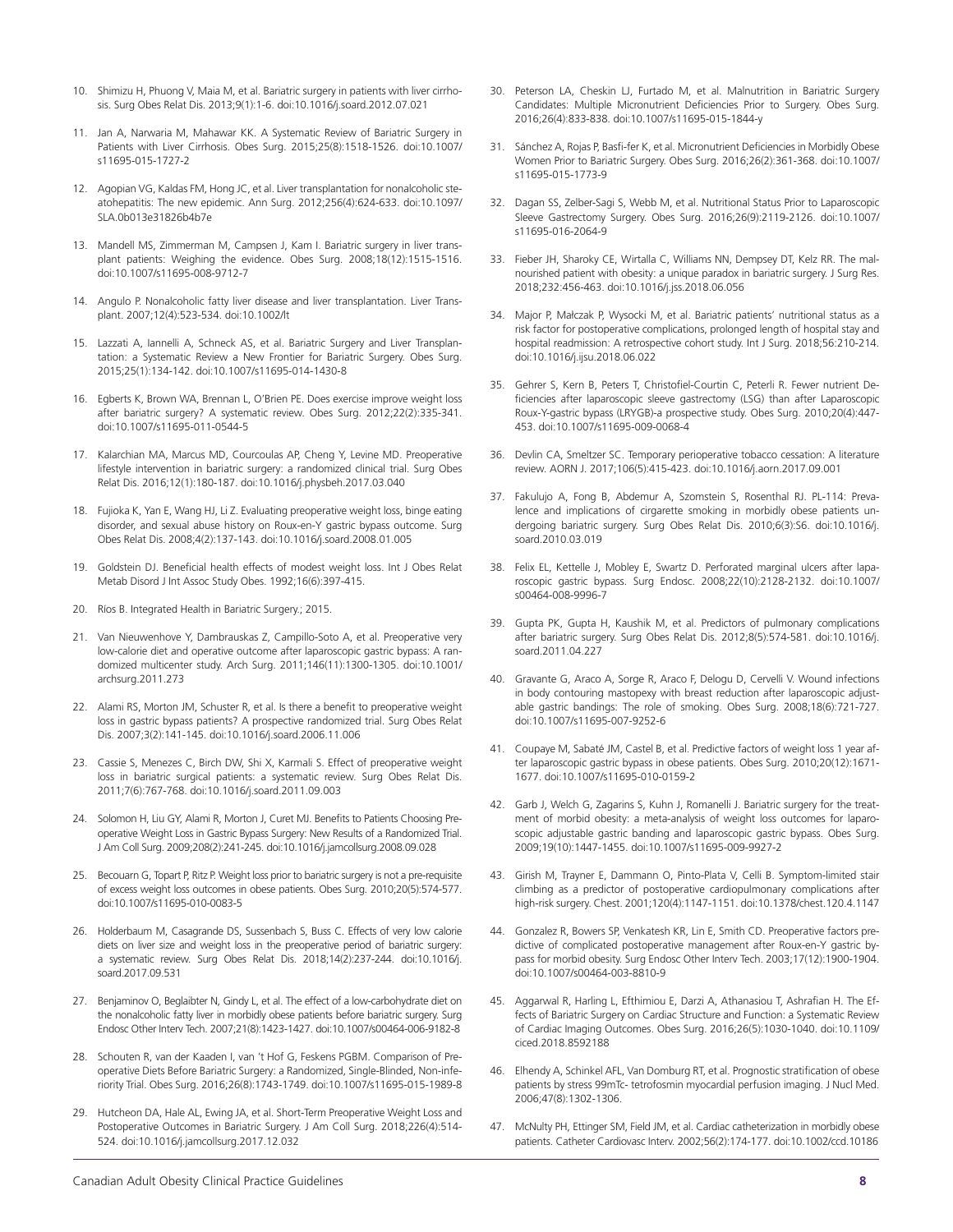- 48. Aguiar IC, Freitas WR, Santos IR, et al. Obstructive sleep apnea and pulmonary function in patients with severe obesity before and after bariatric surgery: A randomized clinical trial. Multidiscip Respir Med. 2014;9(1):43. doi:10.1186/2049- 6958-9-43
- 49. Wei YF, Wu HD. Candidates for bariatric surgery: Morbidly obese patients with pulmonary dysfunction. J Obes. 2012. doi:10.1155/2012/878371
- 50. Parikh M, Liu J, Vieira D, et al. Preoperative Endoscopy Prior to Bariatric Surgery: a Systematic Review and Meta-Analysis of the Literature. Obes Surg. 2016;26(12):2961-2966. doi:10.1007/s11695-016-2232-y
- 51. Praveenraj P, Gomes RM, Kumar S, et al. Diagnostic yield and clinical implications of preoperative upper gastrointestinal endoscopy in morbidly obese patients undergoing bariatric surgery. J Laparoendosc Adv Surg Tech. 2015;25(6):465-469. doi:10.1089/lap.2015.0041
- 52. Peromaa-Haavisto P, Victorzon M. Is routine preoperative upper GI endoscopy needed prior to gastric bypass? Obes Surg. 2013;23(6):736-739. doi:10.1007/ s11695-013-0956-5
- 53. Che F, Nguyen B, Cohen A, Nguyen NT. Prevalence of hiatal hernia in the morbidly obese. Surg Obes Relat Dis. 2013;9(6):920-924. doi:10.1016/j.soard.2013.04.005
- 54. Steinbrook R. Surgery for Severe Obesity. N Engl J Med. 2004;350(11):1075-1079. doi:10.1177/1559827612467420
- 55. Küper MA, Kratt T, Kramer KM, et al. Effort, safety, and findings of routine preoperative endoscopic evaluation of morbidly obese patients undergoing bariatric surgery. Surg Endosc. 2010;24(8):1996-2001. doi:10.1007/s00464-010-0893-5
- 56. U.S. Preventive Services Task Force. Recommendations for primary care practice. Recommendations. https://www.uspreventiveservicestaskforce.org/Page/Name/ recommendations. Published 2018.
- 57. Himbert C, Delphan M, Scherer D, Bowers LW, Hursting S, Ulrich CM. Signals from the adipose microenvironment and the obesity-cancer link-a systematic review. Cancer Prev Res. 2017;10(9):494-506. doi:10.1158/1940-6207.CAPR-16-0322
- 58. Lashinger LM, Ford NA, Hursting SD. Interacting Inflammatory and Growth Factor Signals Underlie the Obesity-Cancer Link. J Nutr. 2014;144(2):109-113. doi:10.3945/jn.113.178533
- 59. Omalu BI, Ives DG, Buhari AM, et al. Death rates and causes of death after bariatric surgery for Pennsylvania residents, 1995 to 2004. Arch Surg. 2007;142(10):923- 928. doi:10.1001/archsurg.142.10.929
- Kaw R, Pasupuleti V, Wayne Overby D, et al. Inferior vena cava filters and postoperative outcomes in patients undergoing bariatric surgery: A meta-analysis. Surg Obes Relat Dis. 2014;10(4):725-733. doi:10.1016/j.soard.2014.04.008
- 61. Al-Akwaa A. Prevalence of Helicobacter pylori infection in a group of morbidly obese Saudi patients undergoing bariatric surgery: A preliminary report. Saudi J Gastroenterol. 2010;16(4):264. doi:10.4103/1319-3767.70610
- 62. Carabotti M, D'Ercole C, Iossa A, Corazziari E, Silecchia G, Severi C. Helicobacter pylori infection in obesity and its clinical outcome after bariatric surgery. World J Gastroenterol. 2014;20(3):647-653. doi:10.3748/wjg.v20.i3.647
- 63. Sauerland S, Angrisani L, Belachew M, et al. Obesity surgery: Evidence-based guidelines of the European Association for Endoscopic Surgery (E.A.E.S.). Surg Endosc Other Interv Tech. 2005;19(2):200-221. doi:10.1007/s00464-004-9194-1
- 64. Goday A, Castañer O, Benaiges D, et al. Can Helicobacter pylori Eradication Treatment Modify the Metabolic Response to Bariatric Surgery? Obes Surg. 2018;28(8):2386-2395. doi:10.1007/s11695-018-3170-7
- 65. Abou Hussein BM, Khammas A, Makki M, et al. Role of Routine Abdominal Ultrasound Before Bariatric Surgery: Review of 937 Patients. Obes Surg. 2018;28(9). doi:10.1007/s11695-018-3210-3
- 66. Mechanick JI, Kushner RF, Sugerman HJ, et al. American Association of Clinical Endocrinologists, The Obesity Society, and American Society for Metabolic & Bariatric Surgery Medical guidelines for clinical practice for the perioperative nutritional, metabolic, and nonsurgical support of the bariatric. Obesity. 2009;14(S1):1-83. doi:10.1038/oby.2009.28
- 67. Martin KA, Lee CR, Farrell TM, Moll S. Oral Anticoagulant Use After Bariatric Surgery: A Literature Review and Clinical Guidance. Am J Med. 2017;130(5):517- 524. doi:10.1016/j.amjmed.2016.12.033
- 68. Geraldo M de SP, Fonseca FLA, Veiga Gouveia MR de F, Feder D. The use of drugs in patients who have undergone bariatric surgery. Int J Gen Med. 2014;7:219- 224. doi:10.2147/IJGM.S55332
- 69. Padwal R, Brocks D, Sharma AM. A systematic review of drug absorption following bariatric surgery and its theoretical implications. Obes Rev. 2010;11(1):41-50. doi:10.1111/j.1467-789X.2009.00614.x
- 70. Miller AD, Smith KM. Medication and nutrient administration considerations after bariatric surgery. Am J Heal Pharm. 2006;63(19):1852-1857. doi:10.2146/ ajhp060033
- 71. Longitudinal Assessment of Bariatric Surgery (LABS) Consortium. Perioperative safety in the longitudinal assessment of bariatric surgery. N Engl J Med. 2009;361(5):445-454. doi:10.1056/NEJMoa0901836
- 72. Shahi B, Praglowski B, Deitel M. Sleep-related Disorders in the Obese. Obes Surg. 1992;2(2):157-168. doi:10.1381/096089292765560358
- 73. Hallowell PT, Stellato TA, Schuster M, et al. Potentially life-threatening sleep apnea is unrecognized without aggressive evaluation. Am J Surg. 2007;193(3):364- 367. doi:10.1016/j.amjsurg.2006.09.022
- 74. Marshall NS, Wong KK, Liu PY, Cullen SR, Knuiman MW, Grunstein RR. Sleep apnea as an independent risk factor for all-cause mortality: the Busselton Health Study. Sleep. 2008;31(8):1079-1085.
- 75. Terán-Santos J, Jiménez-Gómez A, Cordero-Guevara J. The association between sleep apnea and the risk of traffic accidents. N Engl J Med. 1999;340(11):847- 851. doi:10.1056/NEJM199903183401104
- 76. Somers VK, Dyken ME, Clary MP, Abboud FM. Sympathetic neural mechanisms in obstructive sleep apnea. J Clin Invest. 1995;96(4):1897-1904. doi:10.1172/ JCI118235
- 77. Parra O, Arboix A, Bechich S, et al. Time course of sleep-related breathing disorders in first-ever stroke or transient ischemic attack. Am J Respir Crit Care Med. 2000;161(2 I):375-380. doi:10.1164/ajrccm.161.2.9903139
- 78. Mehra R, Benjamin EJ, Shahar E, et al. Association of nocturnal arrhythmias with sleep-disordered breathing: The sleep heart health study. Am J Respir Crit Care Med. 2006;173(8):910-916. doi:10.1164/rccm.200509-1442OC
- 79. Tasali E, Mokhlesi B, Van Cauter E. Obstructive sleep apnea and type 2 diabetes: Interacting epidemics. Chest. 2008;133(2):496-506. doi:10.1378/chest.07-0828
- 80. Macey PM, Kumar R, Woo MA, Valladares EM, Yan-Go FL, Harper RM. Brain structural changes in obstructive sleep apnea. Sleep. 2008;31(7):967-977. doi:10.1017/CBO9781139088268
- 81. Young T, Palta M, Dempsey J, Skatrud J, Weber S, Badr S. The Occurrence of Sleep-Disordered Breathing among Middle-Aged Adults. N Engl J Med. 1993;328(17):1230-1235. doi:10.1056/NEJM199304293281704
- 82. Peromaa-Haavisto P, Tuomilehto H, Kössi J, et al. Prevalence of Obstructive Sleep Apnoea Among Patients Admitted for Bariatric Surgery. A Prospective Multicentre Trial. Obes Surg. 2016;26(7):1384-1390. doi:10.1007/s11695-015-1953-7
- 83. O'Keeffe T, Patterson EJ. Evidence Supporting Routine Polysomnography before Bariatric Surgery. Obes Surg. 2004;14(1):23-26. doi:10.1381/096089204772787248
- 84. Quintas-Neves M, Preto J, Drummond M. Assessment of bariatric surgery efficacy on obstructive sleep apnea (OSA). Rev Port Pneumol (English Ed. 2016;22(6):331- 336. doi:10.1016/j.rppnen.2016.05.006
- 85. Fritscher LG, Canani S, Mottin CC, et al. Bariatric Surgery in the Treatment of Obstructive Sleep Apnea in Morbidly Obese Patients. Respiration. 2007;74(6):647- 652. doi:10.1159/000107736
- 86. Gupta RM, Parvizi J, Hanssen AD, Gay PC. Postoperative complications in patients with obstructive sleep apnea syndrome undergoing hip or knee replacement: a case-control study. Mayo Clin Proc. 2001;76(9):897-905.